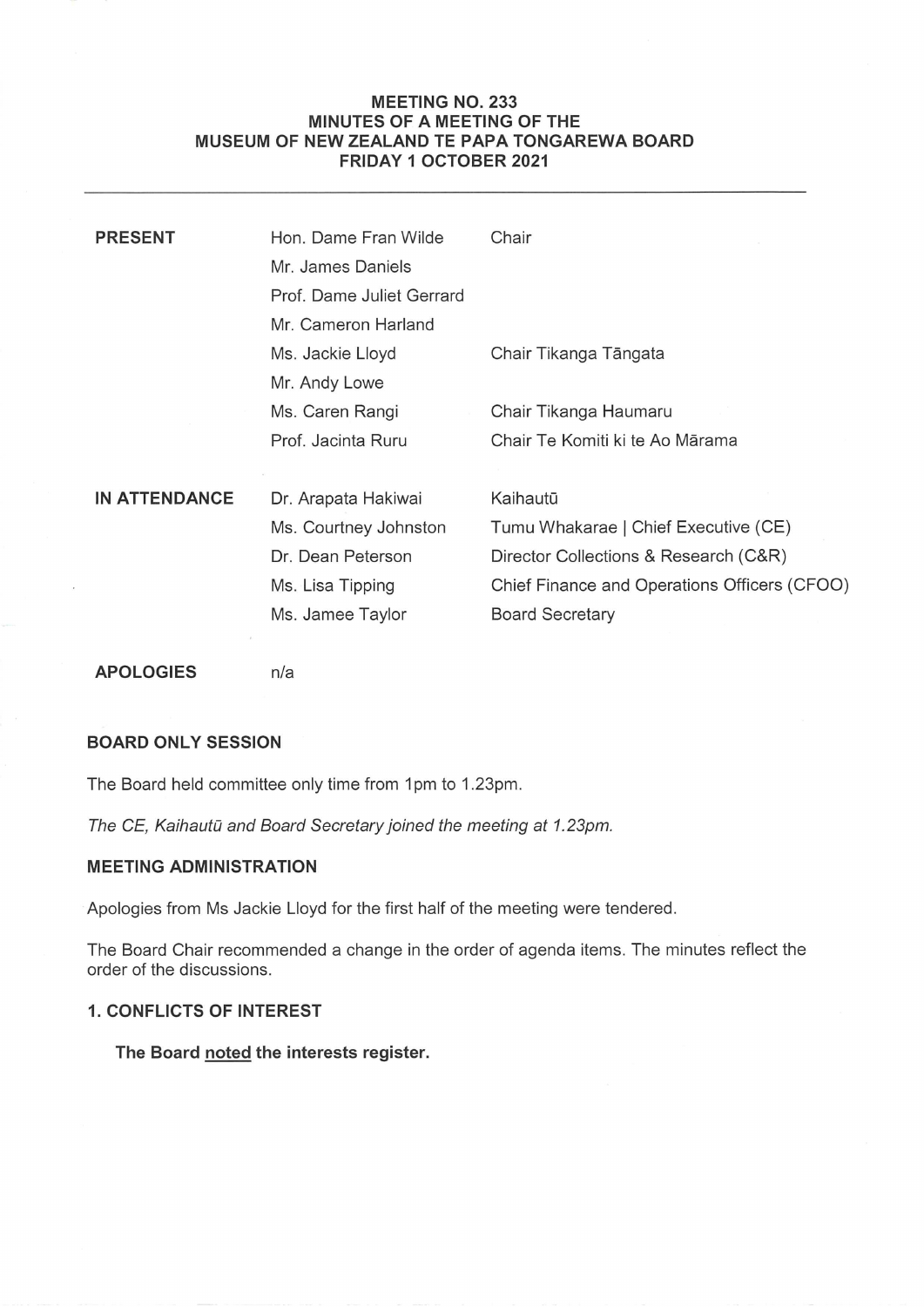## 2. DRAFT MINUTES

The Minutes of Board 232 (2 September 2021) were reviewed.

The Board approved the minutes and delegated to the Chair to redact content before being published on the website, if needed.

#### 3. ACTION ITEMS AND MATTERS ARISING

The action items were reviewed.

The Board noted the action items.

#### KAUPAPA WHAKAMOHIO NOA| ITEMS FOR NOTING

#### 7. VACCINATIONS

The paper was taken as read.

There was a discussion about vaccination policies in other organisations.

The Board noted the update and supported completing the risk assessment and moving towards staff consultation.

# NGĀ WHAKAHAERETANGA ME NGĀ RIPOATA KAIĀRAHI | GOVERNANCE AND LEADERSHIP REPORTS

# 4. UPDATE FROM TIKANGA TANGATA

The Board advised this discussion occurred during committee only time and that no decisions were made.

#### The Board noted the update.

Prof. Dame Juliet Gerrard left the meeting at 2.00pm.

#### 5. LEADERSHIP REPORT

The paper was taken as read.

Verbal updates of recent meetings were provided to the Board.

#### The Board noted the report.

The CFOO and Director C&R joined the meeting at 2.19pm.

#### 6. TORY STREET UPDATE

The paper was taken as read.

#### The Board noted and provided feedback on the update.

The Director C&R left the meeting at 2.29pm.